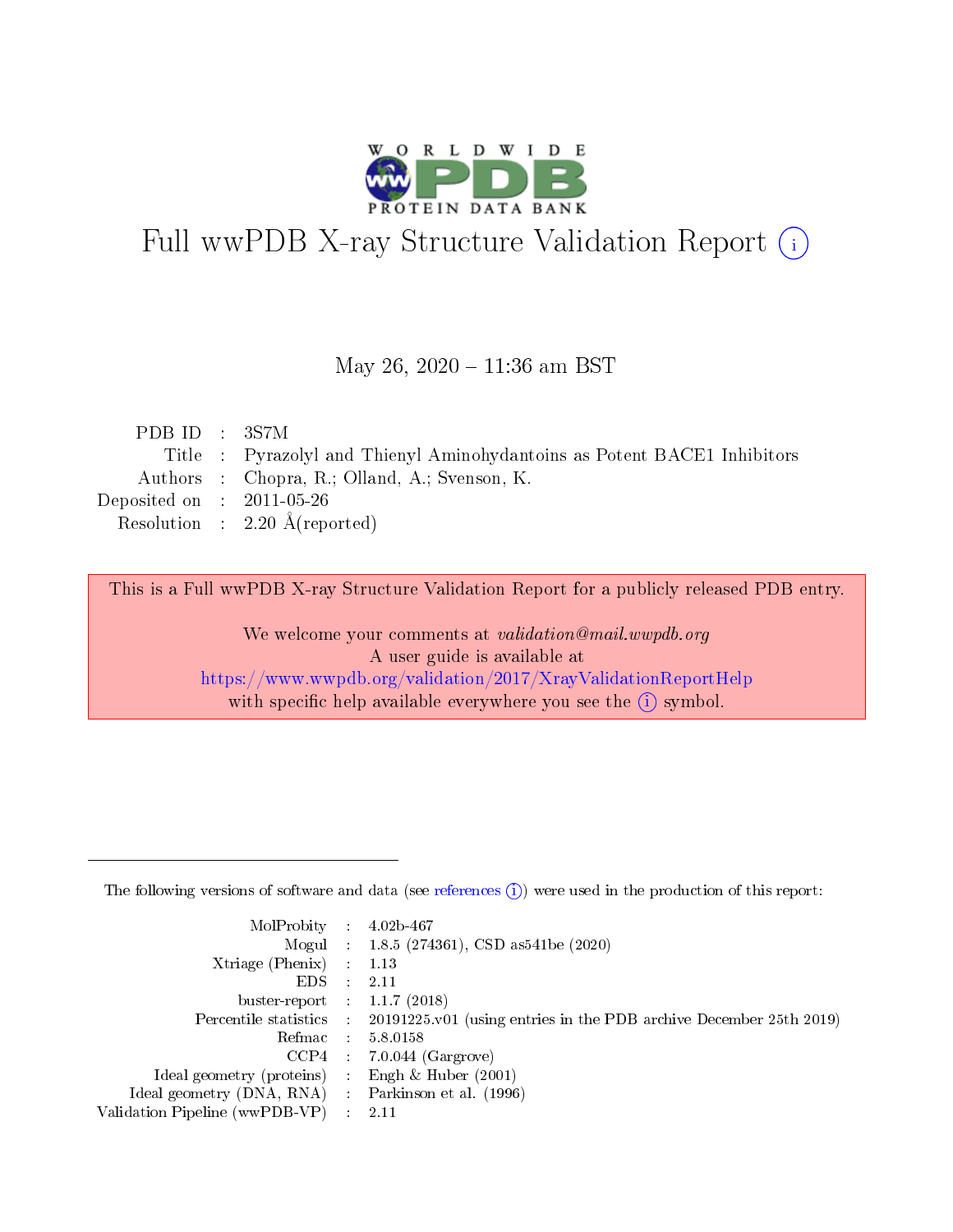# 1 [O](https://www.wwpdb.org/validation/2017/XrayValidationReportHelp#overall_quality)verall quality at a glance  $(i)$

The following experimental techniques were used to determine the structure: X-RAY DIFFRACTION

The reported resolution of this entry is 2.20 Å.

Percentile scores (ranging between 0-100) for global validation metrics of the entry are shown in the following graphic. The table shows the number of entries on which the scores are based.



| Metric                | Whole archive<br>$(\#\text{Entries})$ | Similar resolution<br>$(\#\text{Entries},\, \text{resolution}\; \text{range}(\textup{\AA}))$ |  |  |
|-----------------------|---------------------------------------|----------------------------------------------------------------------------------------------|--|--|
| $R_{free}$            | 130704                                | $4898(2.20-2.20)$                                                                            |  |  |
| Clashscore            | 141614                                | $5594(2.20-2.20)$                                                                            |  |  |
| Ramachandran outliers | 138981                                | $5503(2.20-2.20)$                                                                            |  |  |
| Sidechain outliers    | 138945                                | $5504(2.20-2.20)$                                                                            |  |  |
| RSRZ outliers         | 127900                                | $4800(2.20-2.20)$                                                                            |  |  |

The table below summarises the geometric issues observed across the polymeric chains and their fit to the electron density. The red, orange, yellow and green segments on the lower bar indicate the fraction of residues that contain outliers for  $>=3, 2, 1$  and 0 types of geometric quality criteria respectively. A grey segment represents the fraction of residues that are not modelled. The numeric value for each fraction is indicated below the corresponding segment, with a dot representing fractions  $\epsilon=5\%$  The upper red bar (where present) indicates the fraction of residues that have poor fit to the electron density. The numeric value is given above the bar.

| Mol           | aain ' | Length      | Quality of chain |     |  |     |  |  |  |
|---------------|--------|-------------|------------------|-----|--|-----|--|--|--|
|               |        |             | 4%               |     |  |     |  |  |  |
| <u>. на п</u> | . .    | $-1$<br>4⊥Շ | 72%              | 17% |  | 11% |  |  |  |

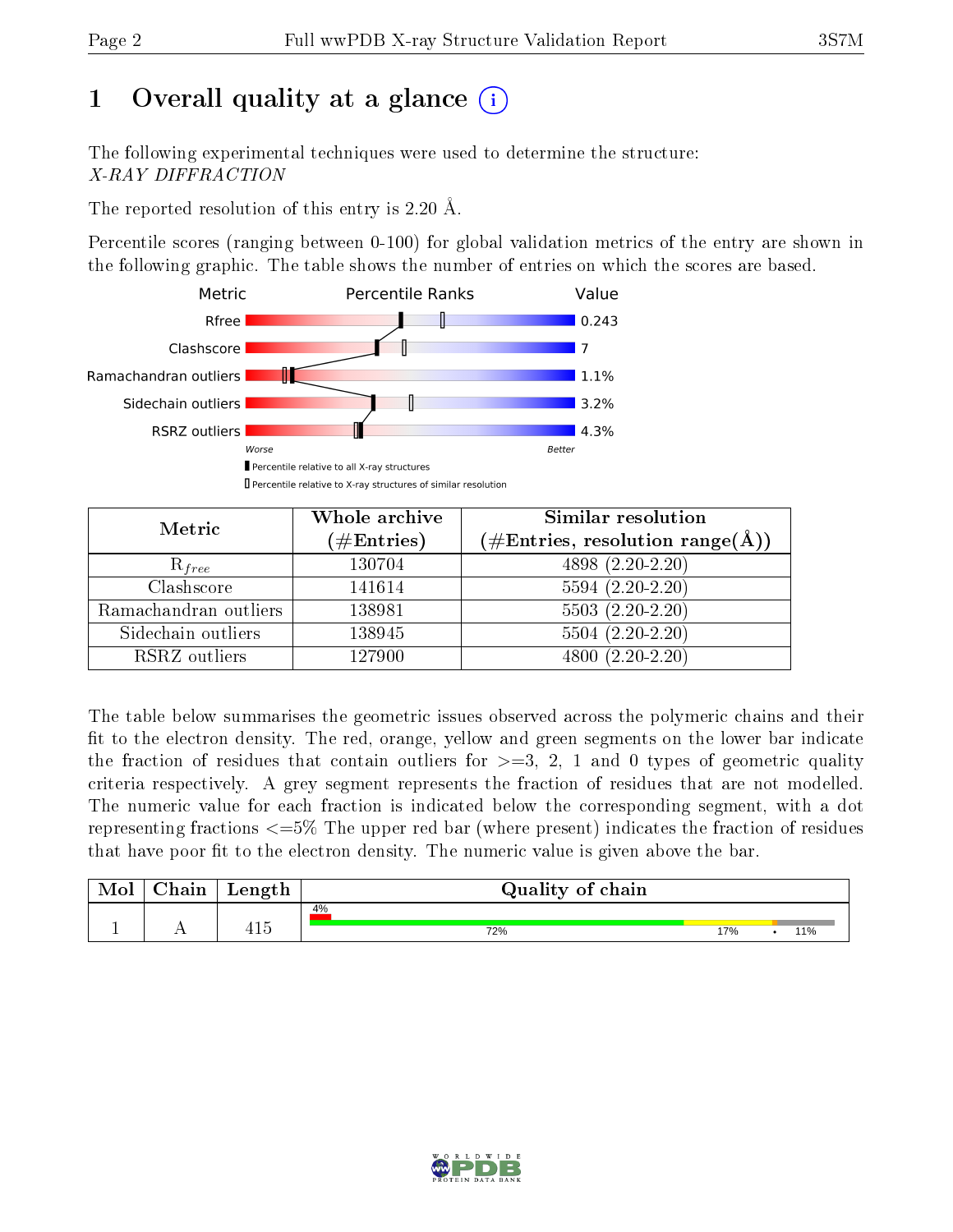# 2 Entry composition (i)

There are 3 unique types of molecules in this entry. The entry contains 3075 atoms, of which 0 are hydrogens and 0 are deuteriums.

In the tables below, the ZeroOcc column contains the number of atoms modelled with zero occupancy, the AltConf column contains the number of residues with at least one atom in alternate conformation and the Trace column contains the number of residues modelled with at most 2 atoms.

Molecule 1 is a protein called Beta-secretase 1.

| Mol | Chain | Residues | $\rm{Atoms}$            |      |     |     |  | $ZeroOcc \mid AltConf \mid$ | $\vert$ Trace $\vert$ |
|-----|-------|----------|-------------------------|------|-----|-----|--|-----------------------------|-----------------------|
|     |       | 371      | $\rm Total$<br>$2903\,$ | 1867 | 484 | 539 |  |                             |                       |

There are 6 discrepancies between the modelled and reference sequences:

| Chain | Residue | $\blacksquare$ Modelled $\blacksquare$ Actual | Comment                            | Reference |
|-------|---------|-----------------------------------------------|------------------------------------|-----------|
|       | 456     | HIS.                                          | EXPRESSION TAG   UNP P56817        |           |
|       | 457     | <b>HIS</b>                                    | EXPRESSION TAG   UNP P56817        |           |
|       | 458     | <b>HIS</b>                                    | EXPRESSION TAG   UNP P56817        |           |
|       | 459     | <b>HIS</b>                                    | <b>EXPRESSION TAG   UNP P56817</b> |           |
|       | 460     | <b>HIS</b>                                    | EXPRESSION TAG   UNP P56817        |           |
|       | 461     | <b>HIS</b>                                    | EXPRESSION TAG   UNP P56817        |           |

 Molecule 2 is (5S)-2-amino-3-methyl-5-[3-(pyridin-3-yl)phenyl]-5-(thiophen-3-yl)-3,5-dihydr o-4H-imidazol-4-one (three-letter code: 532) (formula:  $C_{19}H_{16}N_4OS$ ).



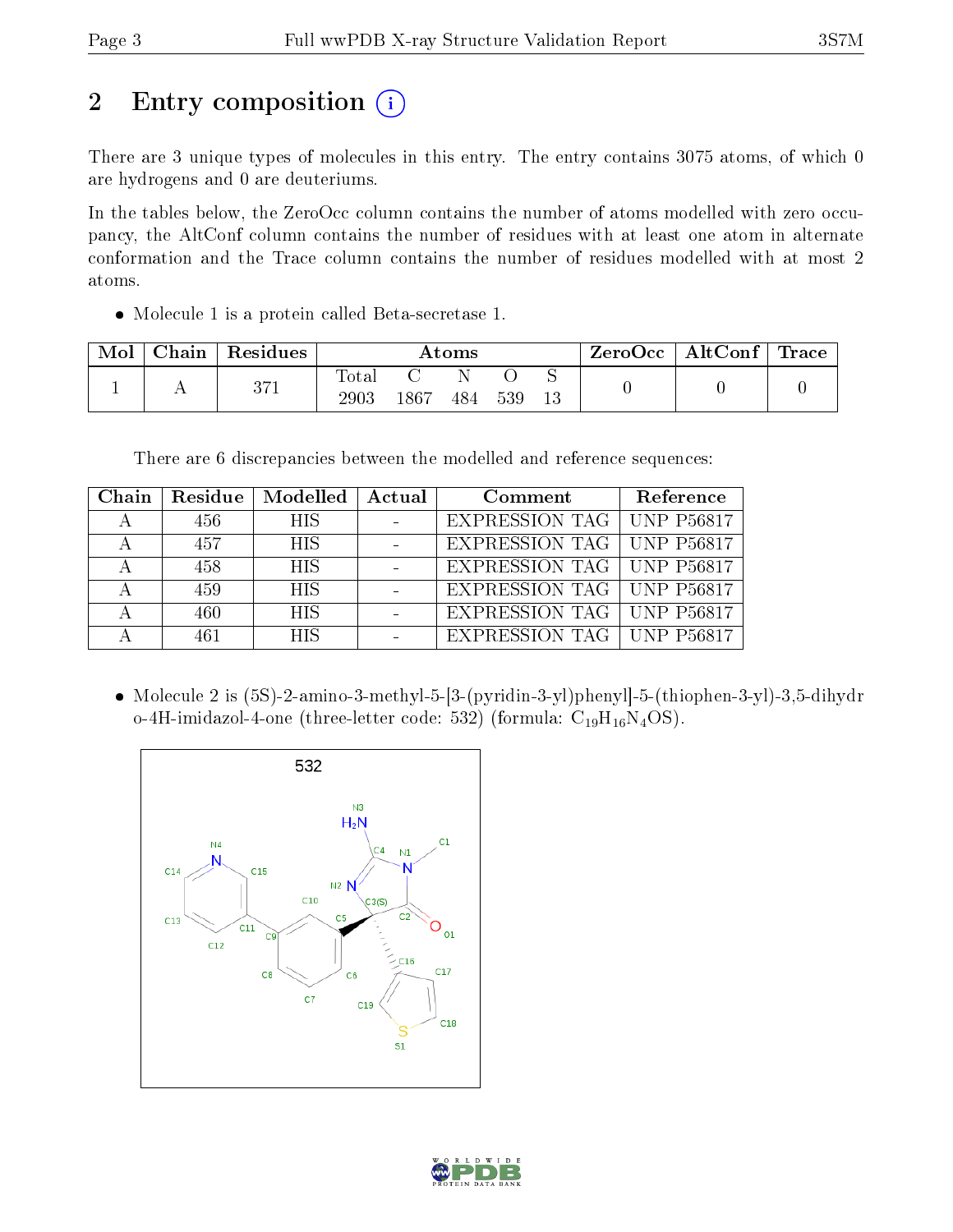| $\text{Mol}$ | $\vert$ Chain $\vert$ Residues | Atoms     |  |  | $ZeroOcc \mid AltConf$ |  |  |
|--------------|--------------------------------|-----------|--|--|------------------------|--|--|
|              |                                | Total C N |  |  |                        |  |  |
|              |                                | 25        |  |  |                        |  |  |

 $\bullet\,$  Molecule 3 is water.

| Mol | Chain   Residues | Atoms               | ZeroOcc   AltConf |  |
|-----|------------------|---------------------|-------------------|--|
|     | -147             | Total<br>147<br>147 |                   |  |

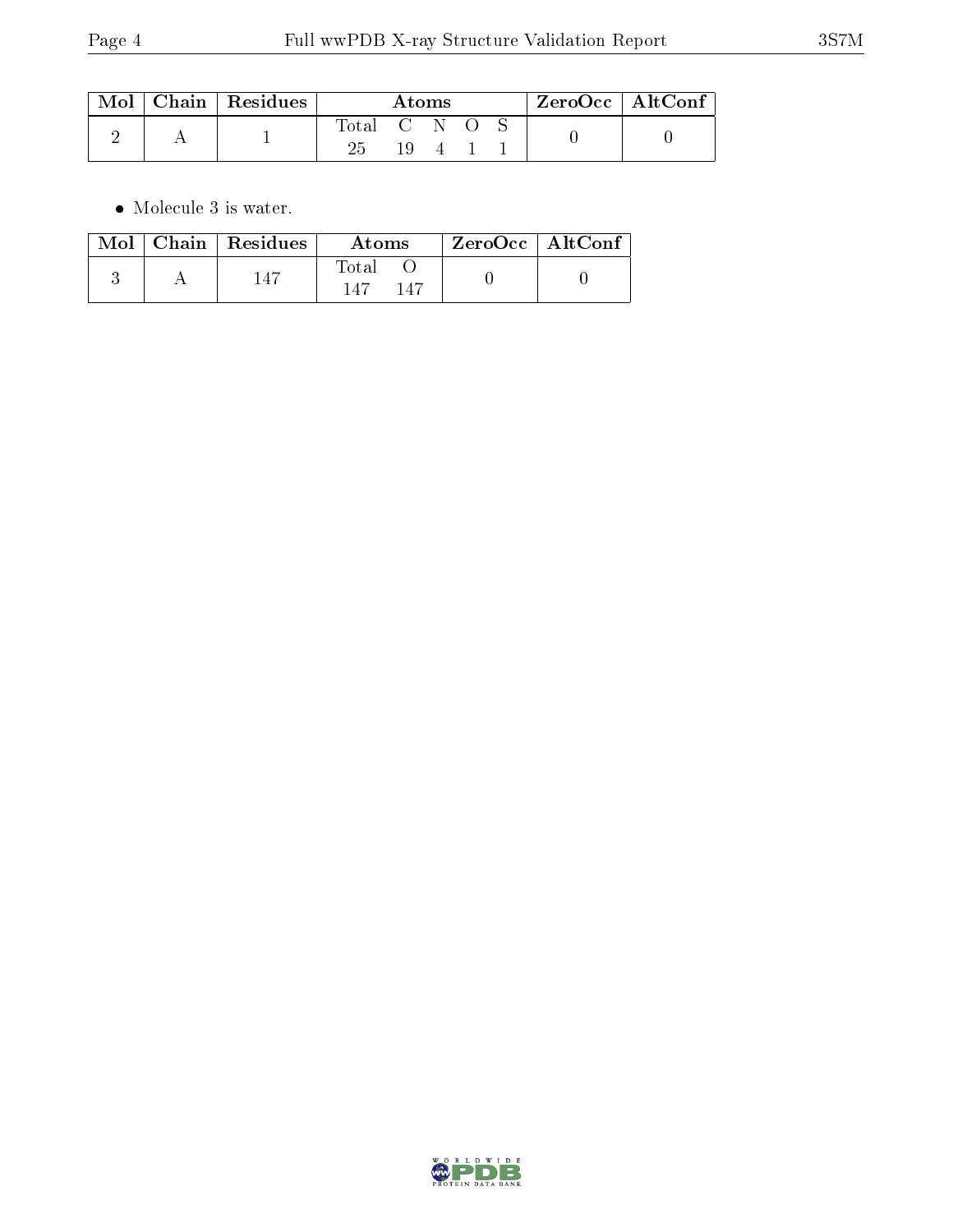# 3 Residue-property plots  $(i)$

These plots are drawn for all protein, RNA and DNA chains in the entry. The first graphic for a chain summarises the proportions of the various outlier classes displayed in the second graphic. The second graphic shows the sequence view annotated by issues in geometry and electron density. Residues are color-coded according to the number of geometric quality criteria for which they contain at least one outlier: green  $= 0$ , yellow  $= 1$ , orange  $= 2$  and red  $= 3$  or more. A red dot above a residue indicates a poor fit to the electron density (RSRZ  $> 2$ ). Stretches of 2 or more consecutive residues without any outlier are shown as a green connector. Residues present in the sample, but not in the model, are shown in grey.



• Molecule 1: Beta-secretase 1

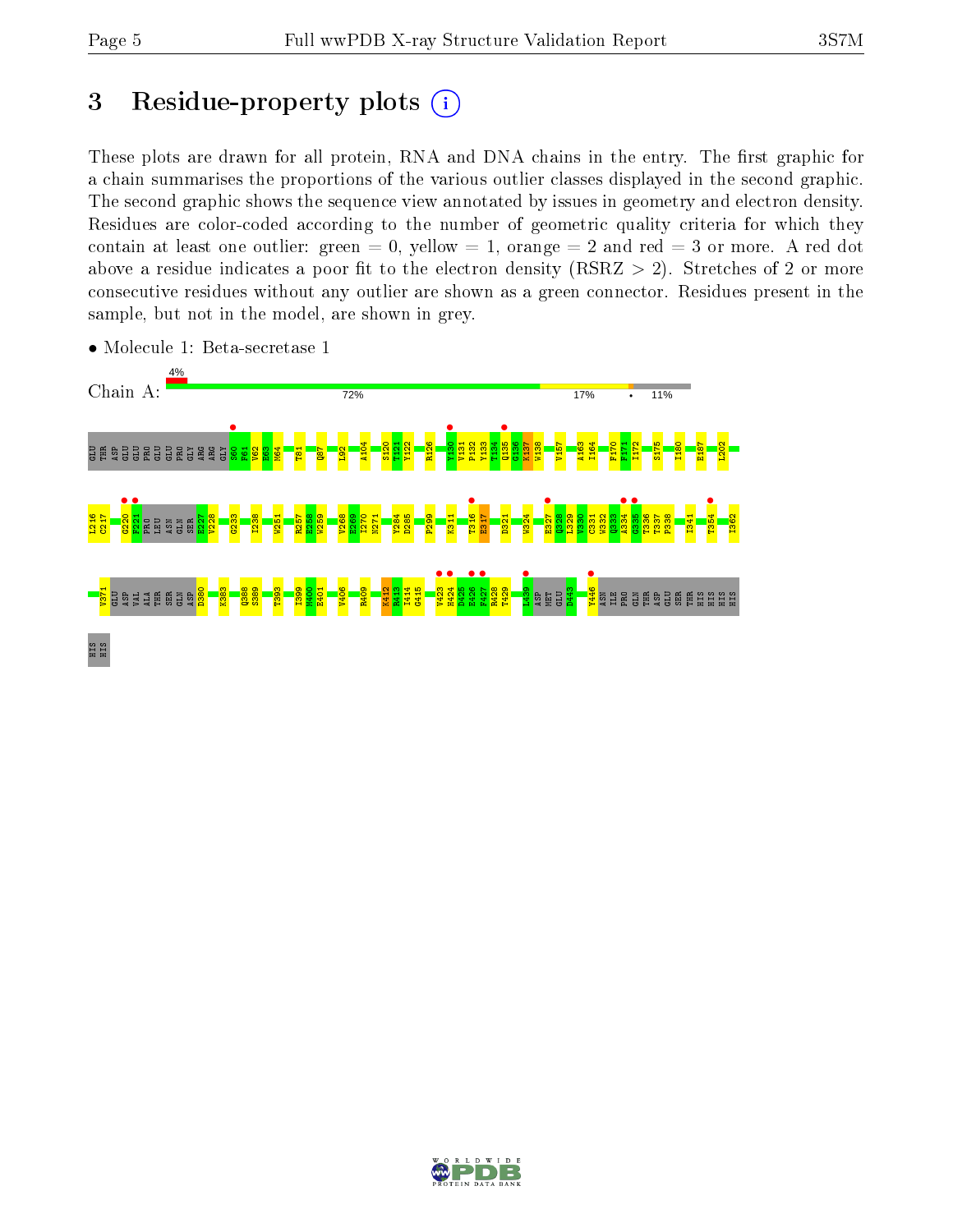# 4 Data and refinement statistics  $(i)$

| Property                                                         | Value                                              | Source     |
|------------------------------------------------------------------|----------------------------------------------------|------------|
| Space group                                                      | C 1 2 1                                            | Depositor  |
| Cell constants                                                   | 72.39Å<br>103.98Å 50.14Å                           |            |
| a, b, c, $\alpha$ , $\beta$ , $\gamma$                           | $94.90^{\circ}$ $90.00^{\circ}$<br>$90.00^{\circ}$ | Depositor  |
| Resolution $(A)$                                                 | $19.98 - 2.20$                                     | Depositor  |
|                                                                  | $19.98 = 2.20$                                     | <b>EDS</b> |
| % Data completeness                                              | $87.7(19.98-2.20)$                                 | Depositor  |
| (in resolution range)                                            | 87.7 (19.98-2.20)                                  | <b>EDS</b> |
| $R_{merge}$                                                      | (Not available)                                    | Depositor  |
| $\mathrm{R}_{sym}$                                               | (Not available)                                    | Depositor  |
| $\langle I/\sigma(I) \rangle^{-1}$                               | 1.59 (at $2.19\text{\AA}$ )                        | Xtriage    |
| Refinement program                                               | <b>PHENIX</b>                                      | Depositor  |
| $R, R_{free}$                                                    | 0.182, 0.245                                       | Depositor  |
|                                                                  | $0.178$ ,<br>0.243                                 | DCC        |
| $\mathcal{R}_{free}$ test set                                    | 861 reflections $(5.23\%)$                         | wwPDB-VP   |
| Wilson B-factor $(A^2)$                                          | 19.8                                               | Xtriage    |
| Anisotropy                                                       | 0.506                                              | Xtriage    |
| Bulk solvent $k_{sol}(\text{e}/\text{A}^3), B_{sol}(\text{A}^2)$ | $0.32$ , $39.8$                                    | <b>EDS</b> |
| L-test for $\mathrm{twinning}^2$                                 | $< L >$ = 0.50, $< L^2 >$ = 0.33                   | Xtriage    |
| Estimated twinning fraction                                      | $\overline{\text{No}}$ twinning to report.         | Xtriage    |
| $F_o, F_c$ correlation                                           | 0.95                                               | <b>EDS</b> |
| Total number of atoms                                            | 3075                                               | wwPDB-VP   |
| Average B, all atoms $(A^2)$                                     | 24.0                                               | wwPDB-VP   |

Xtriage's analysis on translational NCS is as follows: The largest off-origin peak in the Patterson function is  $7.05\%$  of the height of the origin peak. No significant pseudotranslation is detected.

<sup>&</sup>lt;sup>2</sup>Theoretical values of  $\langle |L| \rangle$ ,  $\langle L^2 \rangle$  for acentric reflections are 0.5, 0.333 respectively for untwinned datasets, and 0.375, 0.2 for perfectly twinned datasets.



<span id="page-5-1"></span><span id="page-5-0"></span><sup>1</sup> Intensities estimated from amplitudes.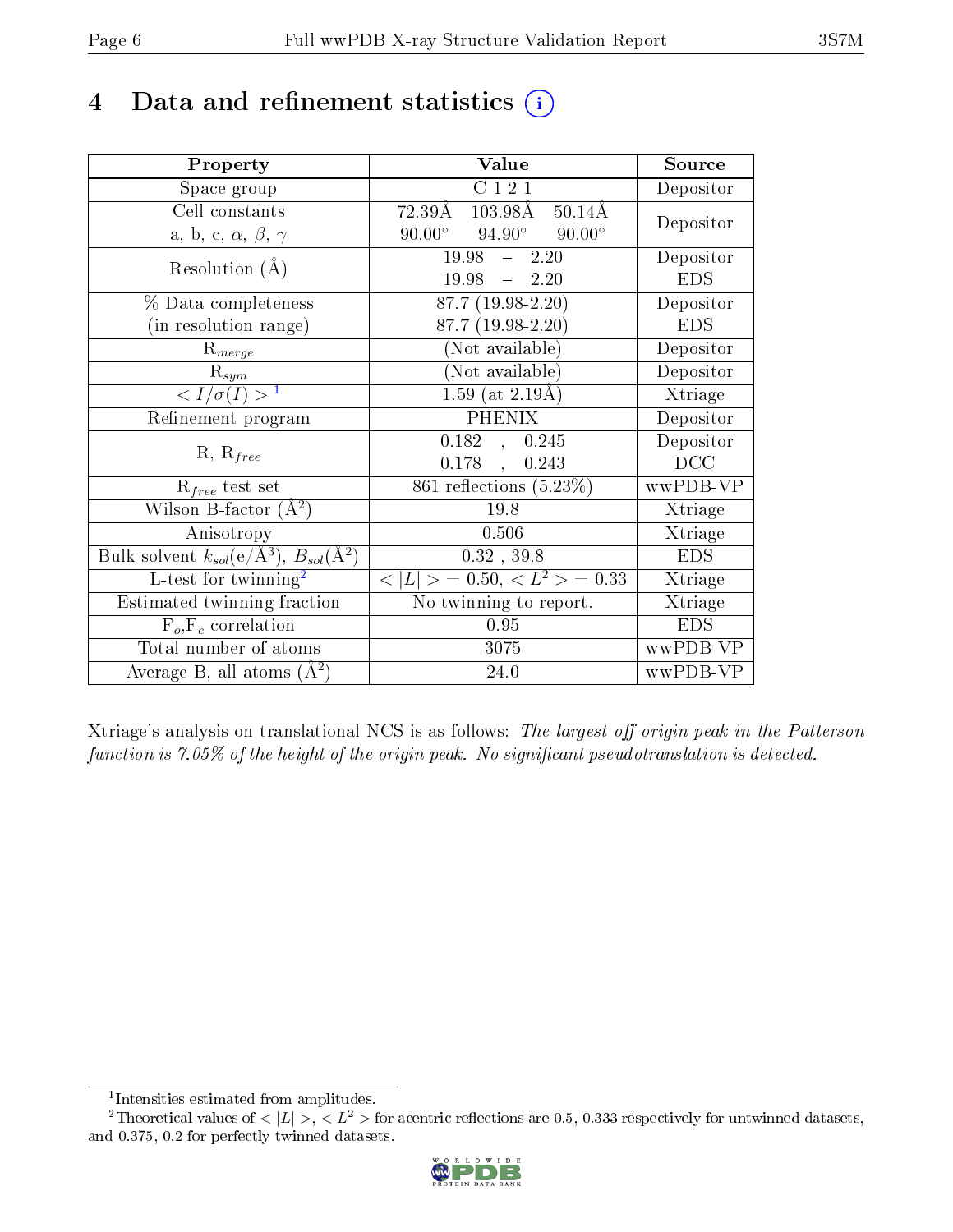# 5 Model quality  $(i)$

## 5.1 Standard geometry  $(i)$

Bond lengths and bond angles in the following residue types are not validated in this section: 532

The Z score for a bond length (or angle) is the number of standard deviations the observed value is removed from the expected value. A bond length (or angle) with  $|Z| > 5$  is considered an outlier worth inspection. RMSZ is the root-mean-square of all Z scores of the bond lengths (or angles).

|  | $Mol$   Chain | Bond lengths                    | Bond angles |        |  |
|--|---------------|---------------------------------|-------------|--------|--|
|  |               | RMSZ $ #Z  > 5$ RMSZ $ #Z  > 5$ |             |        |  |
|  |               | 0/2976                          | 0.79        | 0/4042 |  |

There are no bond length outliers.

There are no bond angle outliers.

There are no chirality outliers.

There are no planarity outliers.

### 5.2 Too-close contacts  $(i)$

In the following table, the Non-H and H(model) columns list the number of non-hydrogen atoms and hydrogen atoms in the chain respectively. The H(added) column lists the number of hydrogen atoms added and optimized by MolProbity. The Clashes column lists the number of clashes within the asymmetric unit, whereas Symm-Clashes lists symmetry related clashes.

| Mol |      |      | Chain   Non-H   H(model)   H(added)   Clashes   Symm-Clashes |
|-----|------|------|--------------------------------------------------------------|
|     | 2903 | 2826 |                                                              |
|     |      |      |                                                              |
|     |      |      |                                                              |
|     | 3075 | 2842 |                                                              |

The all-atom clashscore is defined as the number of clashes found per 1000 atoms (including hydrogen atoms). The all-atom clashscore for this structure is 7.

All (42) close contacts within the same asymmetric unit are listed below, sorted by their clash magnitude.

| Atom-2                       |                 | Interatomic    | 7lash       |  |
|------------------------------|-----------------|----------------|-------------|--|
| Atom-1                       |                 | distance $(A)$ | overlap (A) |  |
| $1:\!A:\!104:\!A\!L\!A:\!CB$ | 1:A:163:ALA:HB1 | າ າາ           | J.69-       |  |

Continued on next page...

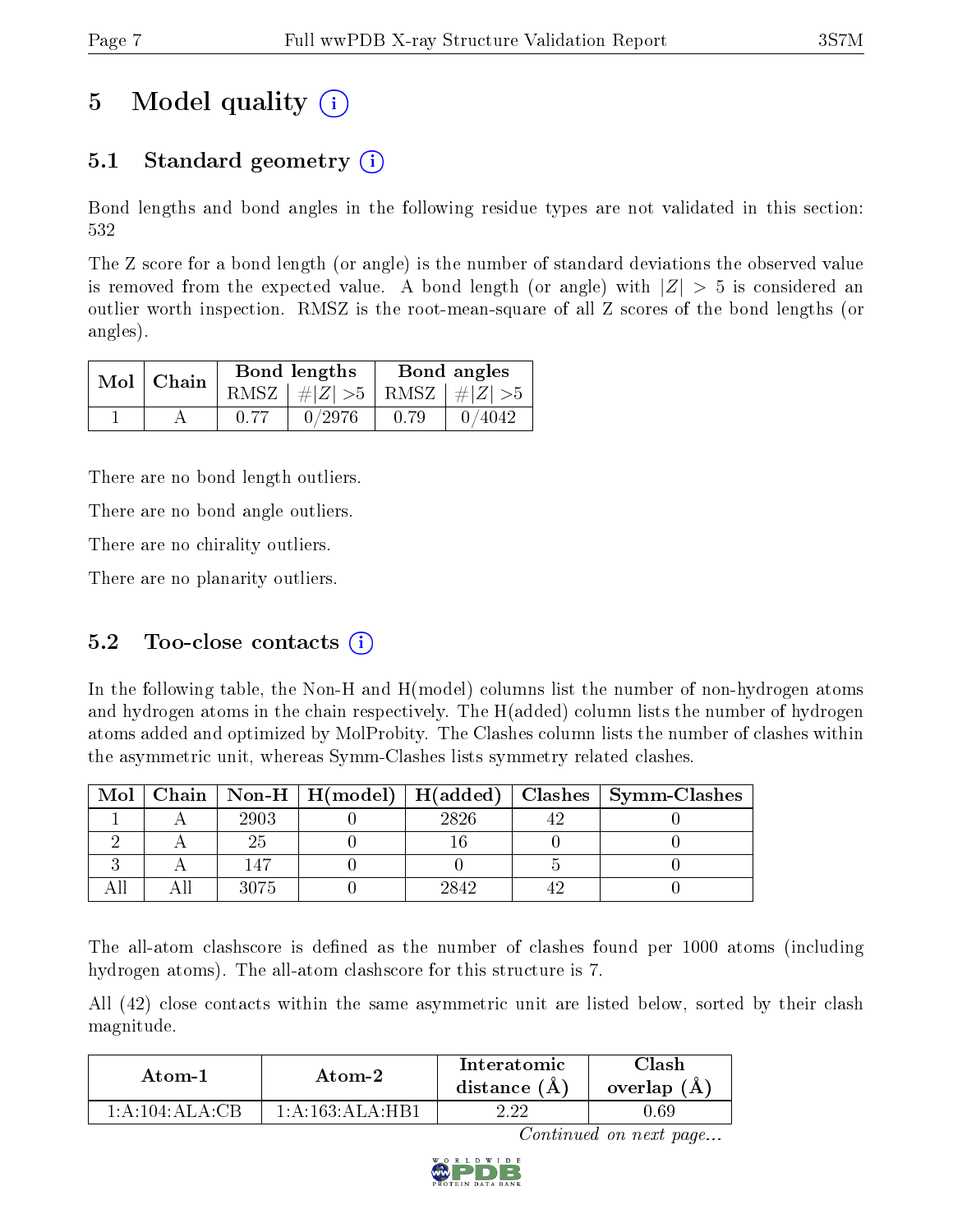| Communa from previous page     |                             | Interatomic       | Clash         |  |
|--------------------------------|-----------------------------|-------------------|---------------|--|
| Atom-1                         | Atom-2                      | distance $(A)$    | overlap $(A)$ |  |
| 1:A:362:ILE:HG21               | 1:A:399:ILE:HD13            | $\overline{1.75}$ | 0.68          |  |
| 1: A:380: ASP:N                | 3:A:506:HOH:O               | 2.27              | 0.66          |  |
| 1: A:316:THR:O                 | $1:A:317:GLU:\overline{CB}$ | 2.50              | 0.59          |  |
| 1:A:424:HIS:CD2                | 1:A:429:THR:HG22            | 2.38              | 0.58          |  |
| 1:A:131:VAL:HG21               | 1:A:138:TRP:CZ2             | 2.40              | 0.57          |  |
| 1: A:446:TYR:HA                | 3: A:519:HOH:O              | 2.06              | 0.54          |  |
| $1: A:170: PHE: \overline{CZ}$ | 1: A:180: ILE: HD12         | 2.42              | 0.54          |  |
| 1:A:406:VAL:O                  | 1: A:414: ILE: HA           | 2.08              | 0.54          |  |
| 1: A:64: MET:HE1               | 1:A:238:ILE:H               | 1.75              | $0.52\,$      |  |
| 1:A:251:TRP:O                  | 1:A:415:GLY:HA2             | 2.10              | 0.52          |  |
| 1:A:299:PRO:HD3                | 1: A:393:THR:OG1            | 2.09              | 0.51          |  |
| 1:A:133:TYR:HD1                | 1: A: 135: GLN: OE1         | 1.96              | 0.49          |  |
| 1: A: 388: GLN: HG2            | $1: A: 389$ : SER: N        | 2.28              | 0.48          |  |
| 1:A:120:SER:HB3                | 3:A:16:HOH:O                | 2.13              | 0.47          |  |
| 1:A:270:ILE:O                  | 1: A:271: ASN: C            | 2.52              | 0.47          |  |
| 1:A:172:ILE:HB                 | 1:A:175:SER:HB3             | 1.97              | 0.47          |  |
| 1:A:371:VAL:HG21               | 1: A: 383: LYS: HG3         | 1.96              | 0.47          |  |
| 1:A:104:ALA:HB2                | 1:A:163:ALA:HB1             | 1.96              | 0.47          |  |
| 1:A:424:HIS:HB2                | 1:A:428:ARG:O               | 2.14              | 0.47          |  |
| 1:A:187:GLU:OE2                | 1: A:257: ARG: NH2          | 2.48              | 0.46          |  |
| 1:A:332:TRP:CE2                | 1:A:338:PRO:HD3             | 2.51              | 0.46          |  |
| 1: A:362: ILE: HD13            | 1:A:399:ILE:HD13            | 1.97              | 0.46          |  |
| 1: A:216:LEU:O                 | 1:A:401:GLU:HA              | 2.16              | 0.46          |  |
| 1: A:122:TYR:HE1               | 3:A:538:HOH:O               | 2.00              | 0.45          |  |
| 1:A:132:PRO:HA                 | 1:A:137:LYS:HB2             | 1.99              | 0.44          |  |
| 1: A:217: CYS:HB2              | 1: A: 233: GLY: O           | 2.17              | 0.44          |  |
| 1:A:332:TRP:HB3                | 1: A: 336: THR: OG1         | 2.18              | 0.44          |  |
| 1: A: 338: PRO:O               | 1: A:341: ILE: HGI2         | 2.17              | 0.43          |  |
| 1:A:311:LYS:HE2                | 1:A:324:TRP:CD1             | 2.53              | 0.43          |  |
| 1: A: 337: THR: HA             | 1:A:338:PRO:HD3             | 1.87              | 0.43          |  |
| $1: A:316:THR:$ OG1            | 1: A:316:THR:O              | 2.35              | 0.43          |  |
| 1: A:284:TYR:HA                | 1: A:285:ASP:HA             | 1.78              | 0.43          |  |
| 1: A:316:THR:O                 | 1:A:317:GLU:HB2             | 2.17              | 0.43          |  |
| 1: A: 138: TRP: CE3            | 1: A:164: ILE: HG12         | 2.54              | 0.43          |  |
| 1: A: 157: VAL: HG11           | 1: A:202:LEU:HA             | 2.00              | 0.43          |  |
| 1:A:409:ARG:O                  | 3:A:44:HOH:O                | 2.21              | 0.43          |  |
| 1:A:412:LYS:HB2                | 1:A:412:LYS:HE2             | 1.47              | 0.42          |  |
| 1: A:81:THR:HA                 | 1: A:87: GLN:O              | 2.20              | 0.42          |  |
| 1:A:329:LEU:HD13               | 1: A: 331: CYS: SG          | 2.59              | 0.42          |  |
| 1: A: 388: GLN: CG             | 1:A:389:SER:N               | 2.83              | 0.41          |  |
| 1: A:92:LEU:HB3                | 1:A:180:ILE:HG12            | 2.01              | 0.41          |  |

Continued from previous page.

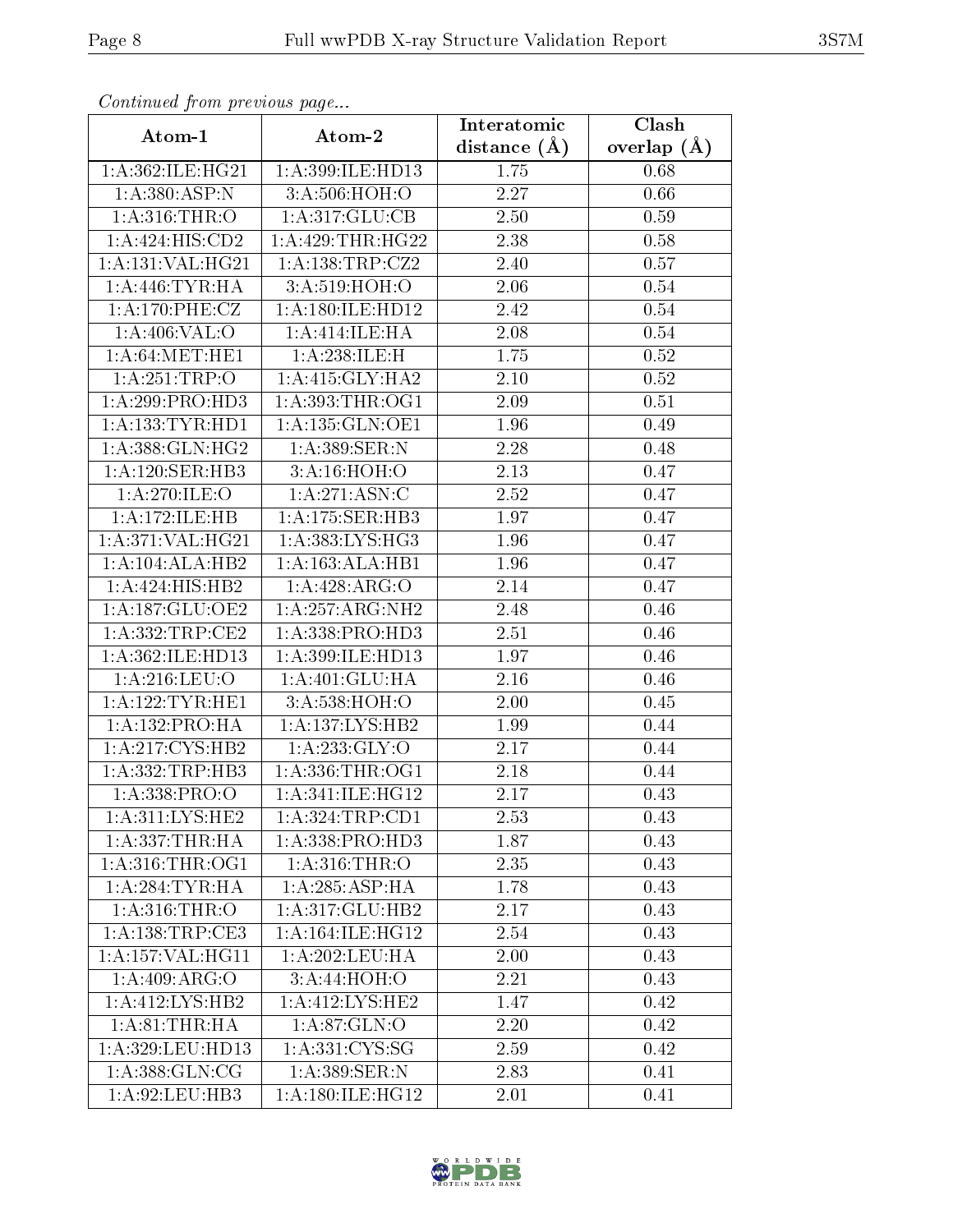There are no symmetry-related clashes.

### 5.3 Torsion angles (i)

#### 5.3.1 Protein backbone  $(i)$

In the following table, the Percentiles column shows the percent Ramachandran outliers of the chain as a percentile score with respect to all X-ray entries followed by that with respect to entries of similar resolution.

The Analysed column shows the number of residues for which the backbone conformation was analysed, and the total number of residues.

| Mol   Chain | Analysed                                                            |  | Favoured   Allowed   Outliers   Percentiles |
|-------------|---------------------------------------------------------------------|--|---------------------------------------------|
|             | $\frac{1}{1363}/415(88\%)$   346 (95%)   13 (4%)   4 (1%)   14   12 |  |                                             |

All (4) Ramachandran outliers are listed below:

| Mol | Chain | Res | <b>Type</b>      |
|-----|-------|-----|------------------|
|     |       | 220 | GLY              |
|     |       | 354 | THR.             |
|     |       | 334 | A <sup>T</sup> A |
|     |       | 317 | GLU              |

#### 5.3.2 Protein sidechains  $(i)$

In the following table, the Percentiles column shows the percent sidechain outliers of the chain as a percentile score with respect to all X-ray entries followed by that with respect to entries of similar resolution.

The Analysed column shows the number of residues for which the sidechain conformation was analysed, and the total number of residues.

| $\mid$ Mol $\mid$ Chain $\mid$ |                                                             | Analysed   Rotameric   Outliers   Percentiles |  |           |  |
|--------------------------------|-------------------------------------------------------------|-----------------------------------------------|--|-----------|--|
|                                | $\mid$ 312/356 (88%) $\mid$ 302 (97%) $\mid$ 10 (3%) $\mid$ |                                               |  | 39 <br>50 |  |

All (10) residues with a non-rotameric sidechain are listed below:

| Mol | Chain | Res | Type       |
|-----|-------|-----|------------|
|     |       | 62  | VAL        |
|     |       | 126 | $\rm{ARG}$ |
|     |       | 137 | LYS        |
|     |       | 228 |            |

Continued on next page...

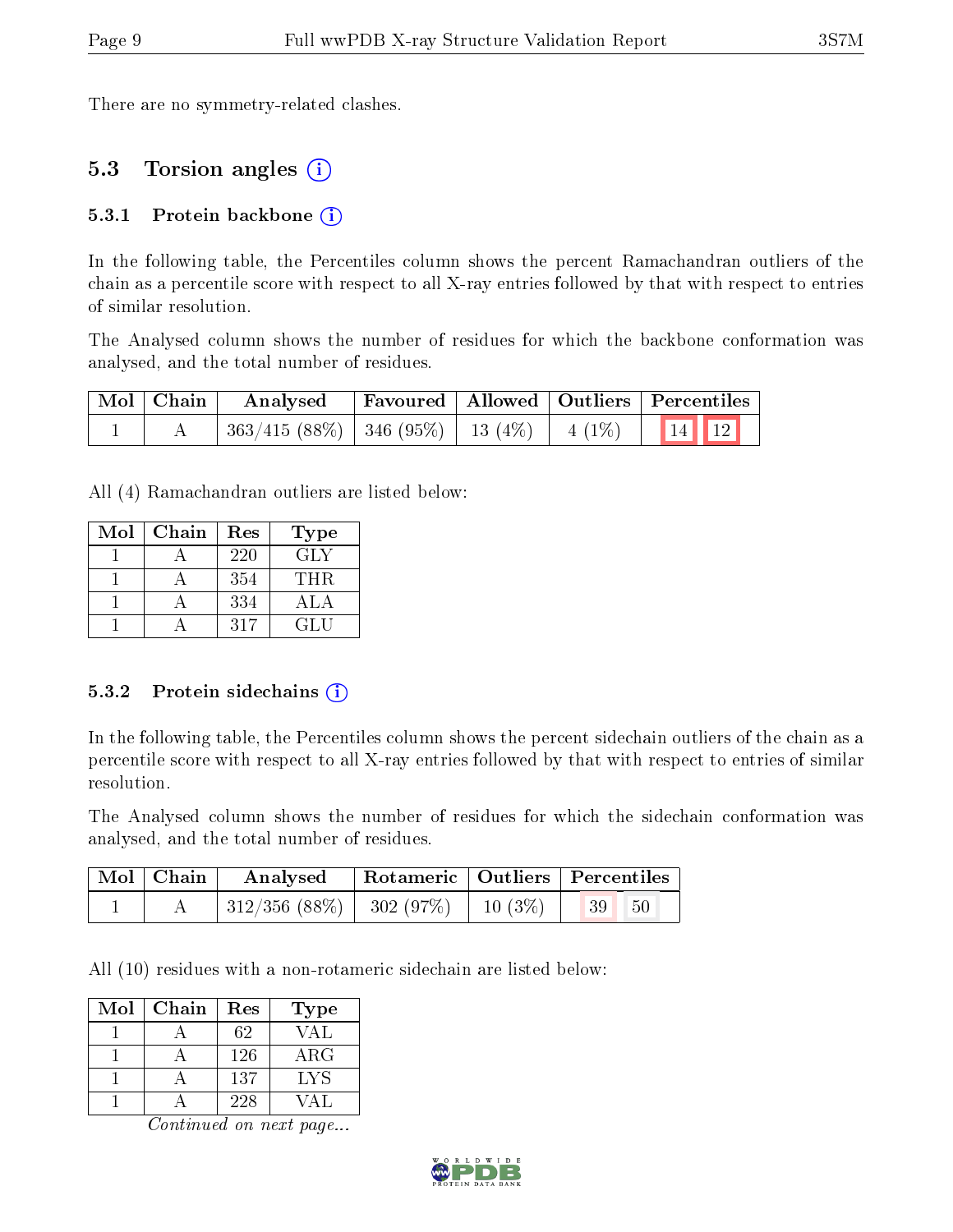Continued from previous page...

| Mol | Chain | Res | <b>Type</b> |
|-----|-------|-----|-------------|
|     |       | 259 | <b>TRP</b>  |
|     |       | 268 | VAL         |
|     |       | 321 | ASP         |
|     |       | 327 | <b>GLU</b>  |
|     |       | 412 | <b>LYS</b>  |
|     |       | 423 | VAL         |

Some sidechains can be flipped to improve hydrogen bonding and reduce clashes. There are no such sidechains identified.

#### $5.3.3$  RNA  $(i)$

There are no RNA molecules in this entry.

### 5.4 Non-standard residues in protein, DNA, RNA chains (i)

There are no non-standard protein/DNA/RNA residues in this entry.

#### 5.5 Carbohydrates (i)

There are no carbohydrates in this entry.

### 5.6 Ligand geometry  $(i)$

1 ligand is modelled in this entry.

In the following table, the Counts columns list the number of bonds (or angles) for which Mogul statistics could be retrieved, the number of bonds (or angles) that are observed in the model and the number of bonds (or angles) that are defined in the Chemical Component Dictionary. The Link column lists molecule types, if any, to which the group is linked. The Z score for a bond length (or angle) is the number of standard deviations the observed value is removed from the expected value. A bond length (or angle) with  $|Z| > 2$  is considered an outlier worth inspection. RMSZ is the root-mean-square of all Z scores of the bond lengths (or angles).

|  | Mol<br>Type   Chain   Res   Link |        |            | Bond lengths                                                       |         |          | Bond angles |        |
|--|----------------------------------|--------|------------|--------------------------------------------------------------------|---------|----------|-------------|--------|
|  |                                  | Counts |            | $\vert$ RMSZ $\vert \#  Z  > 2$ Counts $\vert$ RMSZ $\vert \#  Z $ |         |          |             |        |
|  | $532\,$                          |        | 24, 28, 28 | 0.94                                                               | $(4\%)$ | 28,41,41 | 1.44        | 5(17%) |

In the following table, the Chirals column lists the number of chiral outliers, the number of chiral centers analysed, the number of these observed in the model and the number defined in the

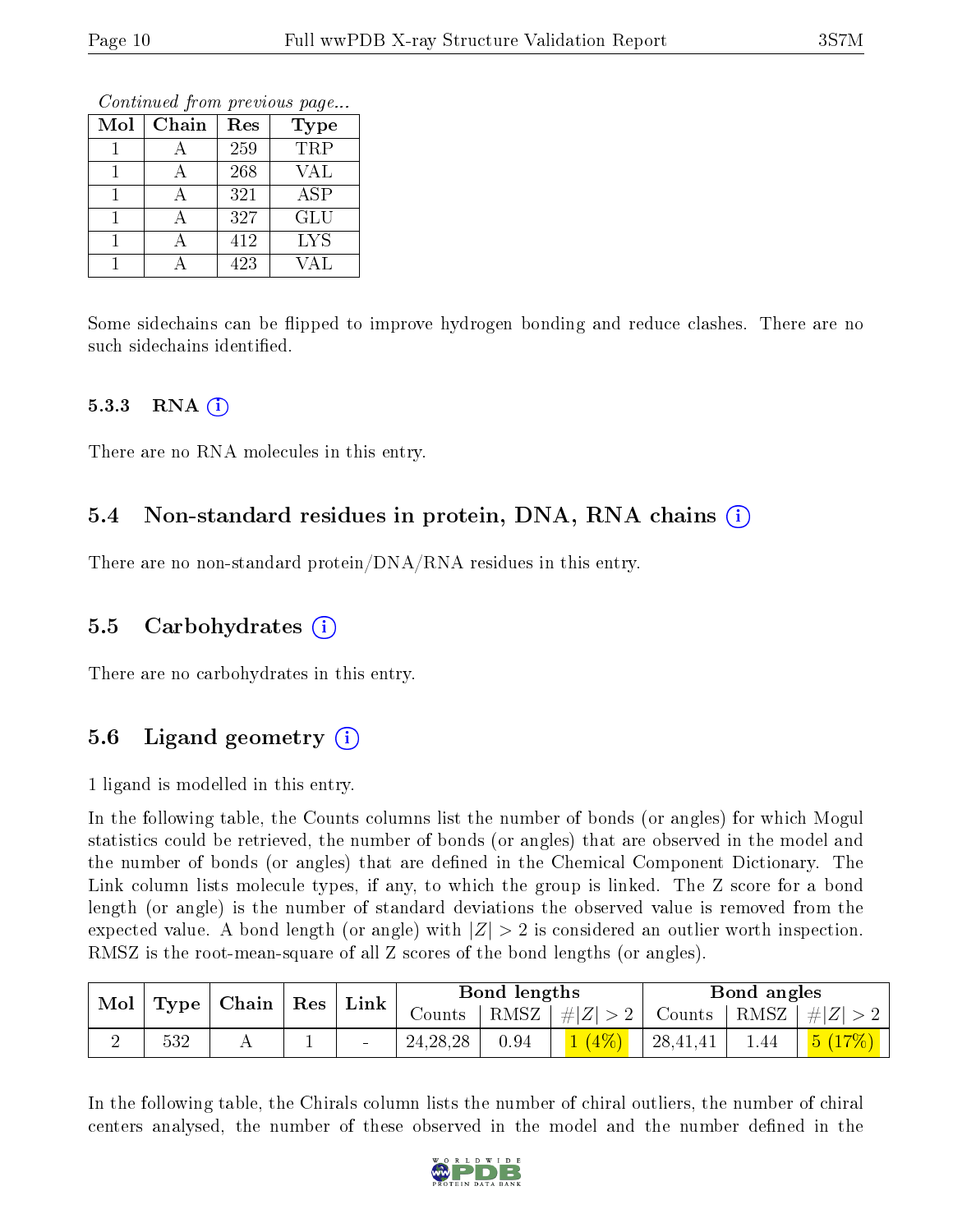Chemical Component Dictionary. Similar counts are reported in the Torsion and Rings columns. '-' means no outliers of that kind were identified.

|  |  |        | $\vert$ Mol $\vert$ Type $\vert$ Chain $\vert$ Res $\vert$ Link $\vert$ Chirals $\vert$ Torsions | Rings |
|--|--|--------|--------------------------------------------------------------------------------------------------|-------|
|  |  | $\sim$ | $2/10/35/35$   $0/4/4/4$                                                                         |       |

All (1) bond length outliers are listed below:

|  |  |                                  | $\perp \mathrm{Mol} \mid \mathrm{Chain} \mid \mathrm{Res} \mid \mathrm{Type} \mid \mathrm{Atoms} \mid \mathrm{\ Z \ }\mid \mathrm{Observed(A)} \mid \mathrm{Ideal(A)} \mid \mathrm{Area}(\mathrm{A}) \mid \mathrm{Area}(\mathrm{A}) \mid \mathrm{Area}(\mathrm{A}) \mid \mathrm{Area}(\mathrm{A}) \mid \mathrm{Area}(\mathrm{A}) \mid \mathrm{Area}(\mathrm{A}) \mid \mathrm{Area}(\mathrm{A}) \mid \mathrm{Area}(\mathrm{A}) \mid \mathrm{Area}(\mathrm{A}) \mid \mathrm{Area}(\mathrm{A}) \mid \mathrm{Area}(\mathrm{A}) \mid \mathrm{Area}(\mathrm{A}) \mid \mathrm{Area}(\mathrm{A}) \mid \$ |      |
|--|--|----------------------------------|--------------------------------------------------------------------------------------------------------------------------------------------------------------------------------------------------------------------------------------------------------------------------------------------------------------------------------------------------------------------------------------------------------------------------------------------------------------------------------------------------------------------------------------------------------------------------------------------------|------|
|  |  | $532$ $\mid$ C3-C16 $\mid$ -2.06 | $1.50\,$                                                                                                                                                                                                                                                                                                                                                                                                                                                                                                                                                                                         | 1.53 |

All (5) bond angle outliers are listed below:

| Mol      | Chain | $\operatorname{Res}% \left( \mathcal{N}\right) \equiv\operatorname{Res}(\mathcal{N}_{0})\cap\mathcal{N}_{1}$ | Type | Atoms        |         | Observed $(°)$ | Ideal $(°)$ |
|----------|-------|--------------------------------------------------------------------------------------------------------------|------|--------------|---------|----------------|-------------|
|          |       |                                                                                                              | 532  | $C9-C10-C5$  | 3.02    | 124.63         | 120.97      |
|          |       |                                                                                                              | 532  | $C5-C3-N2$   | 2.66    | 114.60         | 109.34      |
|          |       |                                                                                                              | 532  | $C10-C5-C3$  | $-2.66$ | 116.37         | 120.95      |
| 2        |       |                                                                                                              | 532  | $C6-C5-C3$   | 2.64    | 125.74         | 120.71      |
| $\Omega$ |       |                                                                                                              | 532  | $C16-C19-S1$ | 2.40    | 113.84         | 112.29      |

There are no chirality outliers.

All (2) torsion outliers are listed below:

| Mol | Chain | $\operatorname{Res}% \left( \mathcal{N}\right) \equiv\operatorname{Res}(\mathcal{N}_{0})\cap\operatorname{Res}(\mathcal{N}_{0})$ | 'Type | Atoms           |
|-----|-------|----------------------------------------------------------------------------------------------------------------------------------|-------|-----------------|
|     |       |                                                                                                                                  | 532   | $C16-C3-C5-C6$  |
|     |       |                                                                                                                                  | 532   | $C16-C3-C5-C10$ |

There are no ring outliers.

No monomer is involved in short contacts.

The following is a two-dimensional graphical depiction of Mogul quality analysis of bond lengths, bond angles, torsion angles, and ring geometry for all instances of the Ligand of Interest. In addition, ligands with molecular weight > 250 and outliers as shown on the validation Tables will also be included. For torsion angles, if less then 5% of the Mogul distribution of torsion angles is within 10 degrees of the torsion angle in question, then that torsion angle is considered an outlier. Any bond that is central to one or more torsion angles identified as an outlier by Mogul will be highlighted in the graph. For rings, the root-mean-square deviation (RMSD) between the ring in question and similar rings identified by Mogul is calculated over all ring torsion angles. If the average RMSD is greater than 60 degrees and the minimal RMSD between the ring in question and any Mogul-identified rings is also greater than 60 degrees, then that ring is considered an outlier. The outliers are highlighted in purple. The color gray indicates Mogul did not find sufficient equivalents in the CSD to analyse the geometry.

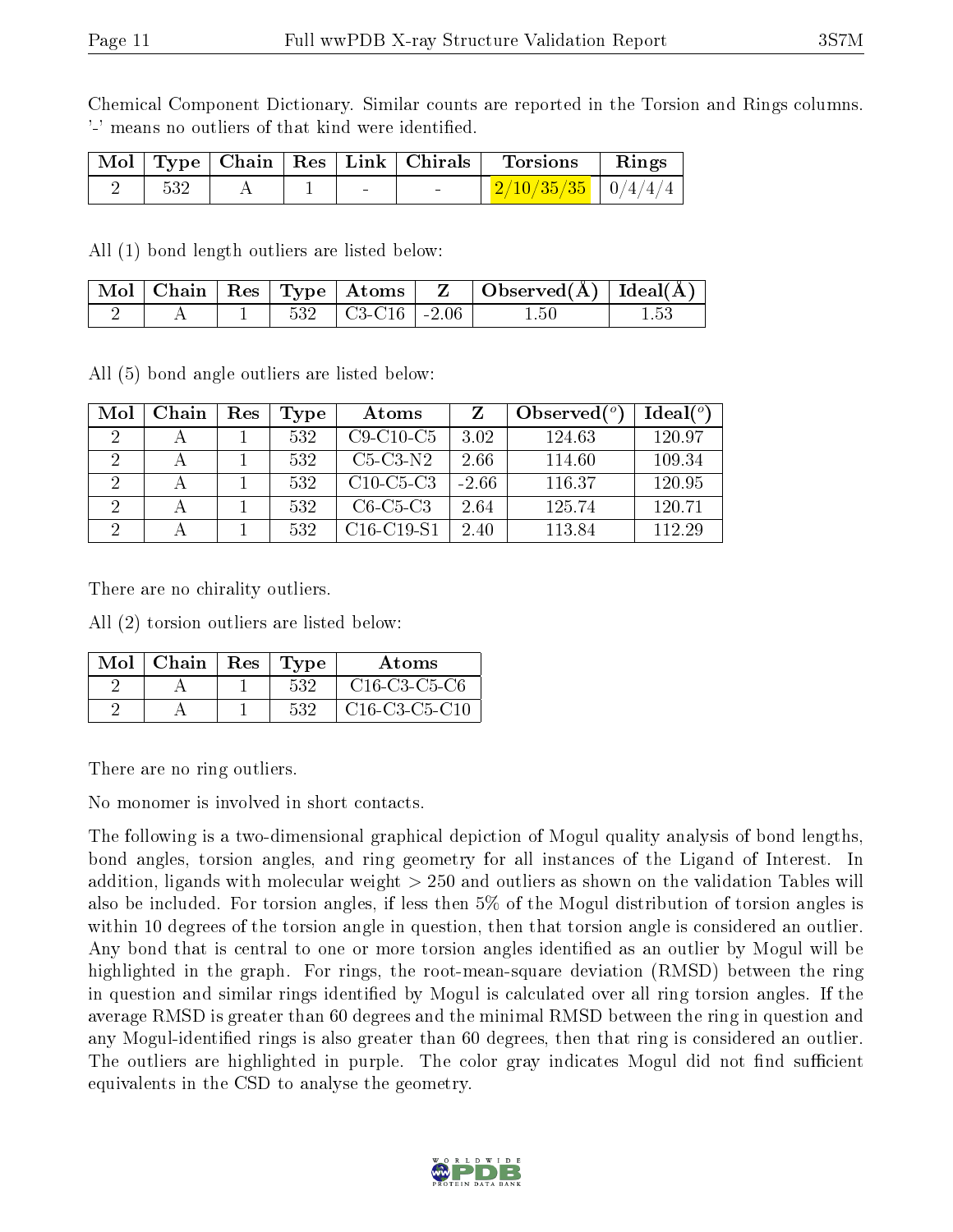

## 5.7 [O](https://www.wwpdb.org/validation/2017/XrayValidationReportHelp#nonstandard_residues_and_ligands)ther polymers (i)

There are no such residues in this entry.

### 5.8 Polymer linkage issues (i)

There are no chain breaks in this entry.

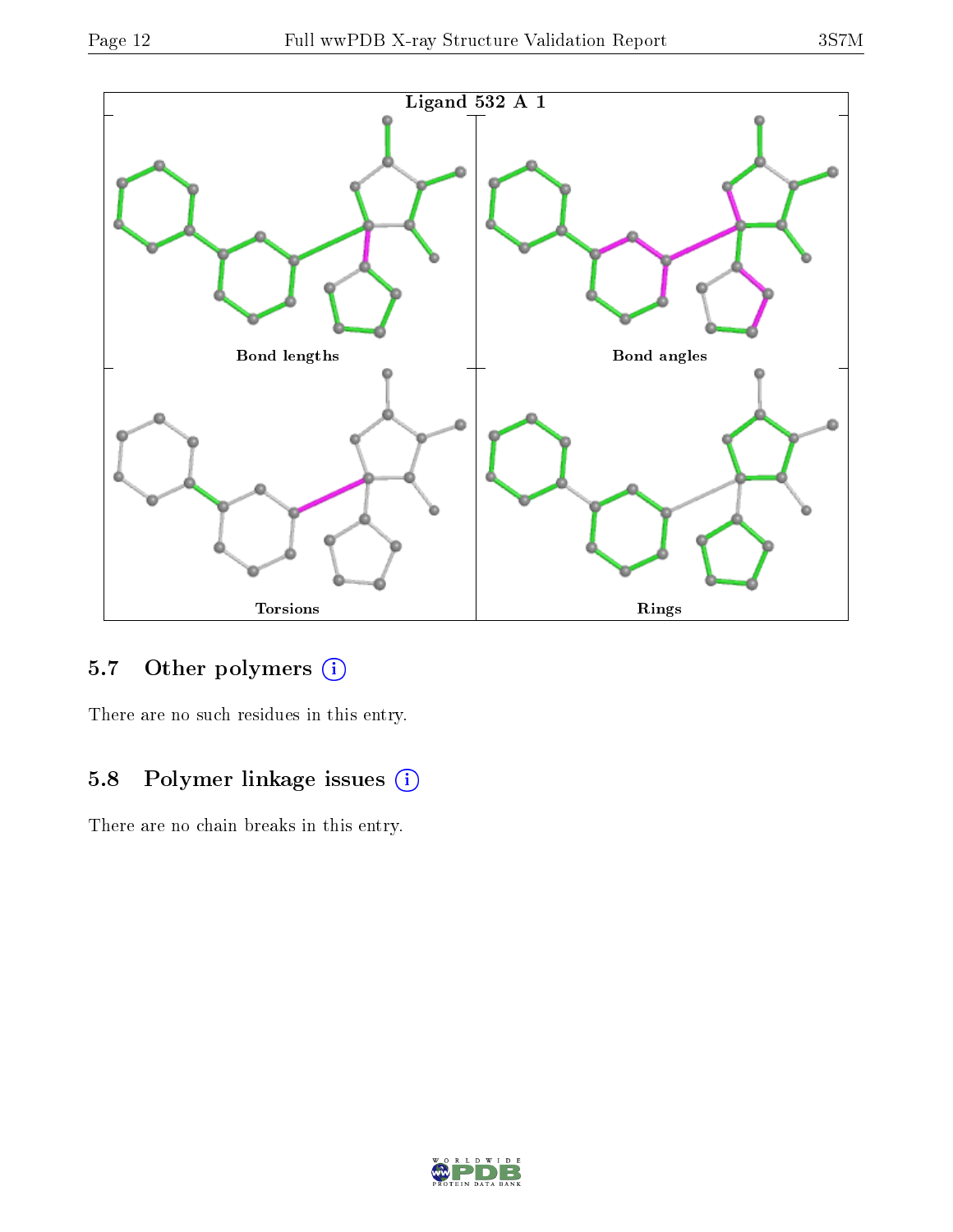## 6 Fit of model and data  $(i)$

## 6.1 Protein, DNA and RNA chains  $(i)$

In the following table, the column labelled  $#RSRZ> 2'$  contains the number (and percentage) of RSRZ outliers, followed by percent RSRZ outliers for the chain as percentile scores relative to all X-ray entries and entries of similar resolution. The OWAB column contains the minimum, median,  $95<sup>th</sup>$  percentile and maximum values of the occupancy-weighted average B-factor per residue. The column labelled ' $Q< 0.9$ ' lists the number of (and percentage) of residues with an average occupancy less than 0.9.

| $\mid$ Mol $\mid$ Chain | $\mid$ Analysed $\mid$ <rsrz> <math>\mid</math></rsrz> | $\rm \#RSRZ{>}2$                   | $\mid$ OWAB(Å <sup>2</sup> ) $\mid$ Q<0.9 $\mid$ |  |
|-------------------------|--------------------------------------------------------|------------------------------------|--------------------------------------------------|--|
|                         | 371/415 (89%)   $-0.24$                                | 16 (4\%)   35   33   9, 20, 54, 73 |                                                  |  |

All (16) RSRZ outliers are listed below:

| Mol            | Chain              | $\operatorname{Res}% \left( \mathcal{N}\right) \equiv\operatorname{Res}(\mathcal{N}_{0})\cap\mathcal{N}_{1}$ | <b>Type</b>          | $_{\rm RSRZ}$ |  |
|----------------|--------------------|--------------------------------------------------------------------------------------------------------------|----------------------|---------------|--|
| $\mathbf{1}$   | А                  | 220                                                                                                          | $\rm GLY$            | 5.2           |  |
| $\mathbf{1}$   | $\boldsymbol{A}$   | 439                                                                                                          | LEU                  | 4.3           |  |
| $\mathbf{1}$   | $\boldsymbol{A}$   | 424                                                                                                          | HIS                  | 4.1           |  |
| $\mathbf{1}$   | $\bf{A}$           | 221                                                                                                          | PHE                  | 4.1           |  |
| $\mathbf{1}$   | $\overline{\rm A}$ | 327                                                                                                          | $\operatorname{GLU}$ | 3.9           |  |
| 1              | А                  | 334                                                                                                          | ALA                  | 3.7           |  |
| $\mathbf{1}$   | А                  | 423                                                                                                          | <b>VAL</b>           | 3.5           |  |
| $\mathbf{1}$   | $\boldsymbol{A}$   | 130                                                                                                          | TYR                  | $3.4\,$       |  |
| $\mathbf{1}$   | $\bf{A}$           | 135                                                                                                          | GLN                  | 3.3           |  |
| $\mathbf{1}$   | $\overline{\rm A}$ | 427                                                                                                          | PHE                  | 3.3           |  |
| $\overline{1}$ | $\bf{A}$           | 60                                                                                                           | SER.                 | 2.9           |  |
| $\mathbf{1}$   | A                  | 354                                                                                                          | THR                  | 2.7           |  |
| $\overline{1}$ | А                  | 426                                                                                                          | $\operatorname{GLU}$ | 2.6           |  |
| $\mathbf{1}$   | $\overline{A}$     | $316\,$                                                                                                      | THR                  | 2.5           |  |
| $\mathbf{1}$   | $\bf{A}$           | 446                                                                                                          | TYR                  | 2.2           |  |
| $\mathbf 1$    | $\overline{A}$     | 335                                                                                                          | GLY                  | 2.2           |  |

### 6.2 Non-standard residues in protein, DNA, RNA chains  $(i)$

There are no non-standard protein/DNA/RNA residues in this entry.

### 6.3 Carbohydrates (i)

There are no carbohydrates in this entry.